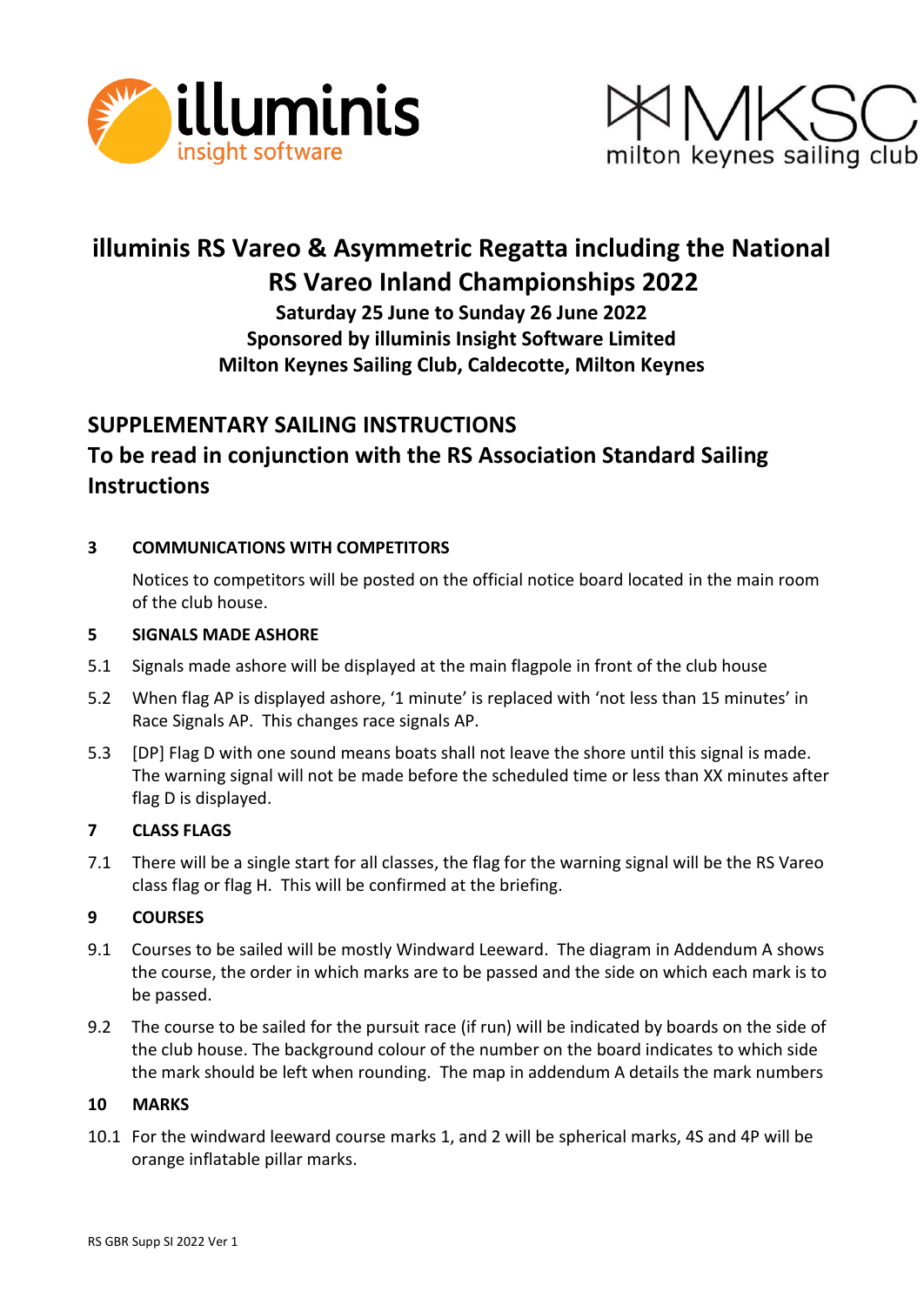- 10.2 For the pursuit race all marks of the course are yellow spherical marks, their approximate positions and are shown in the map in the Addendum.
- 10.3 The start and finish line will be between the mast on the committee boat flying an Orange flag and a spherical pink mark.

## **11 OBSTRUCTIONS**

11.1 The following are obstructions:

The floating platform with a solar panel on top (usually between the spherical yellow marks 2 and 3).

#### **17 HEARING REQUESTS**

17.1 Hearings will be held in the protest room in the club house.

#### **23 OFFICIAL VESSELS**

The committee vessel is "Mavis" and will form the starboard end of the start/finish line.